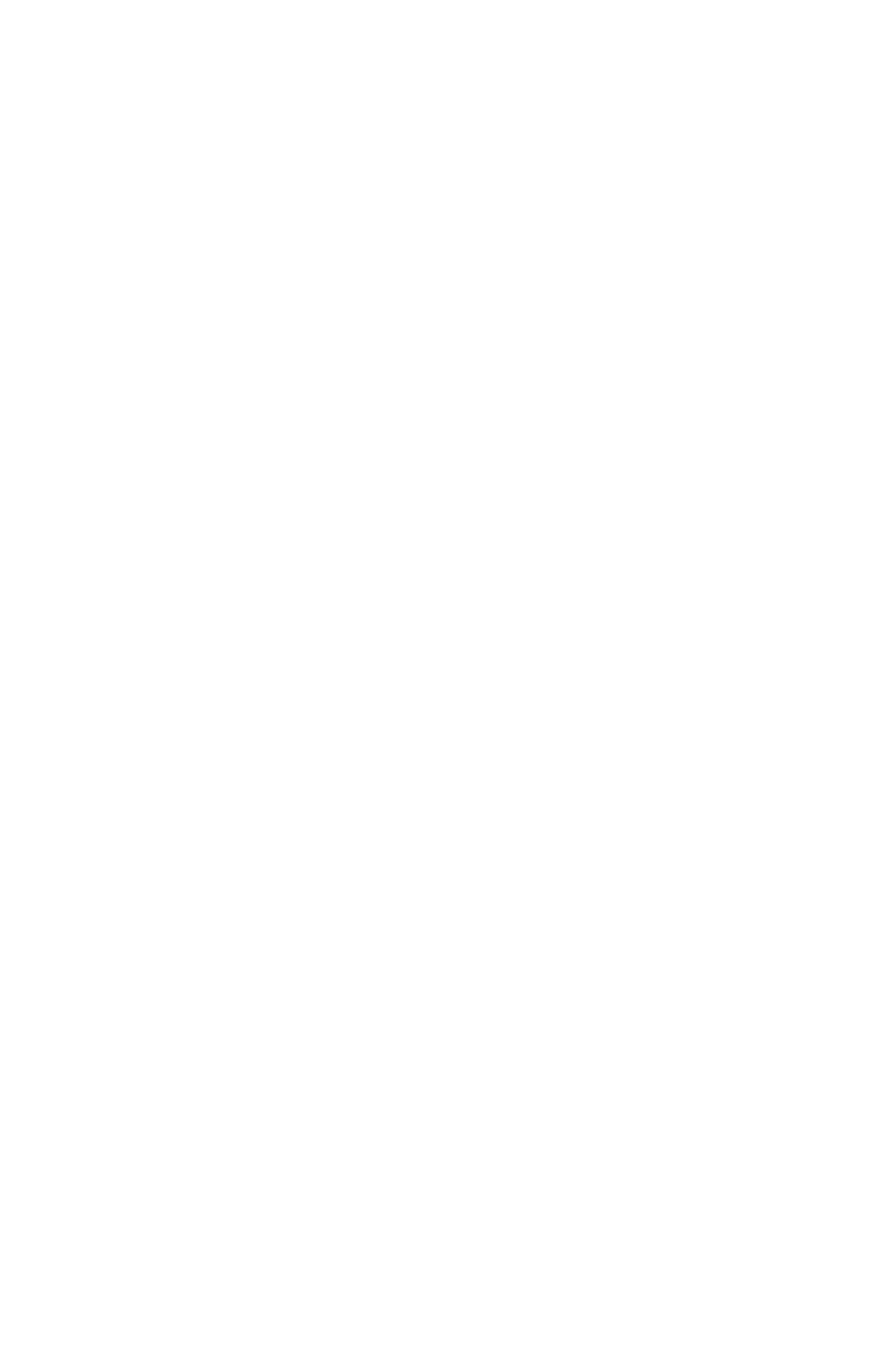# THE COMPLETE ARTICLE WRITER

SIMON WHALEY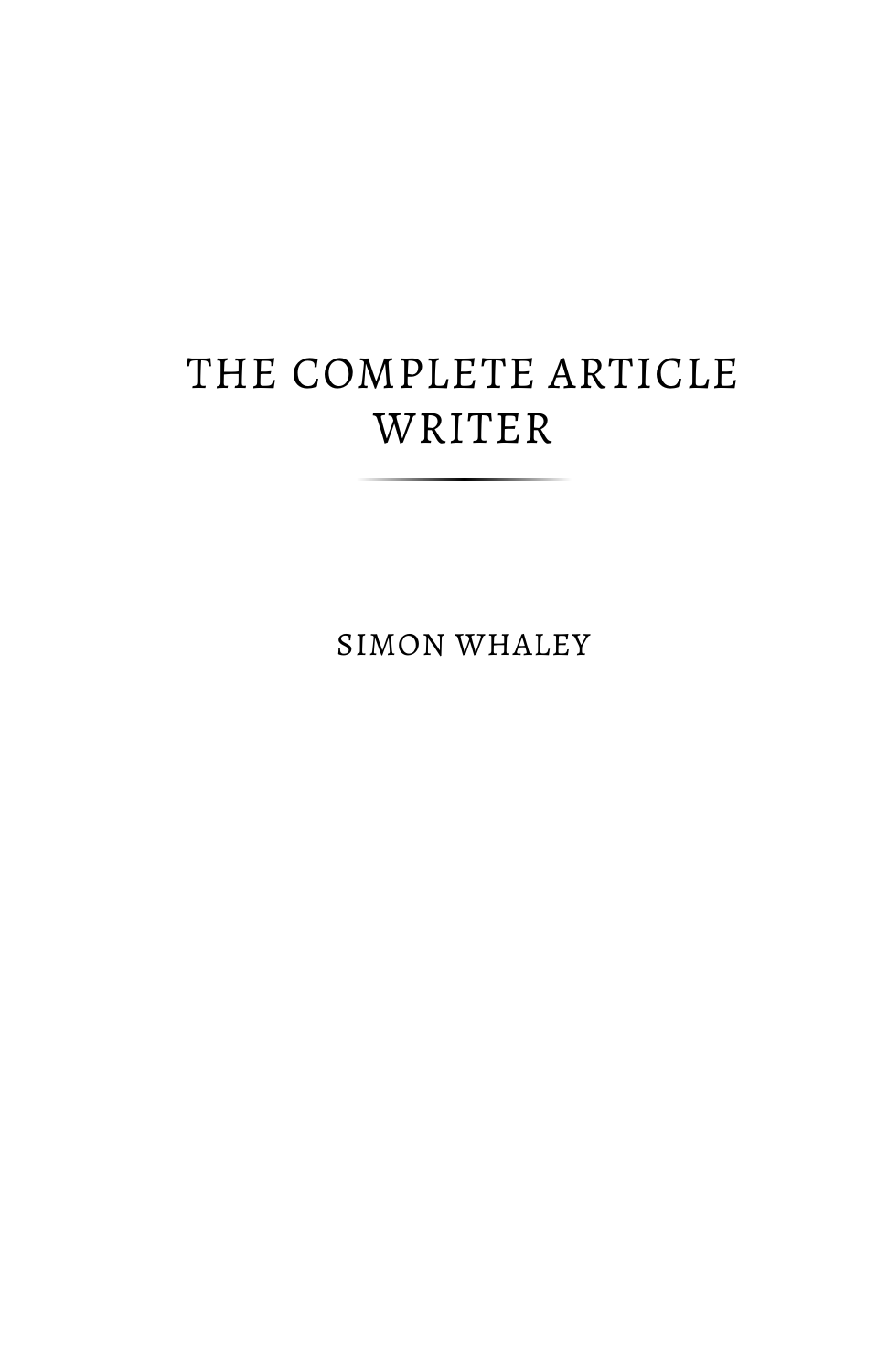Copyright © 2015 by Simon Whaley

All rights reserved.

No part of this book may be reproduced in any form or by any electronic or mechanical means, including information storage and retrieval systems, without written permission from the author, except for the use of brief quotations in a book review.

Enquiries concerning reproduction outside the scope of the above should be sent to the author, who can be contacted by email at *contact@simonwhaley.co.uk*

First published in 2015

Revised in 2019

This revised edition published in 2020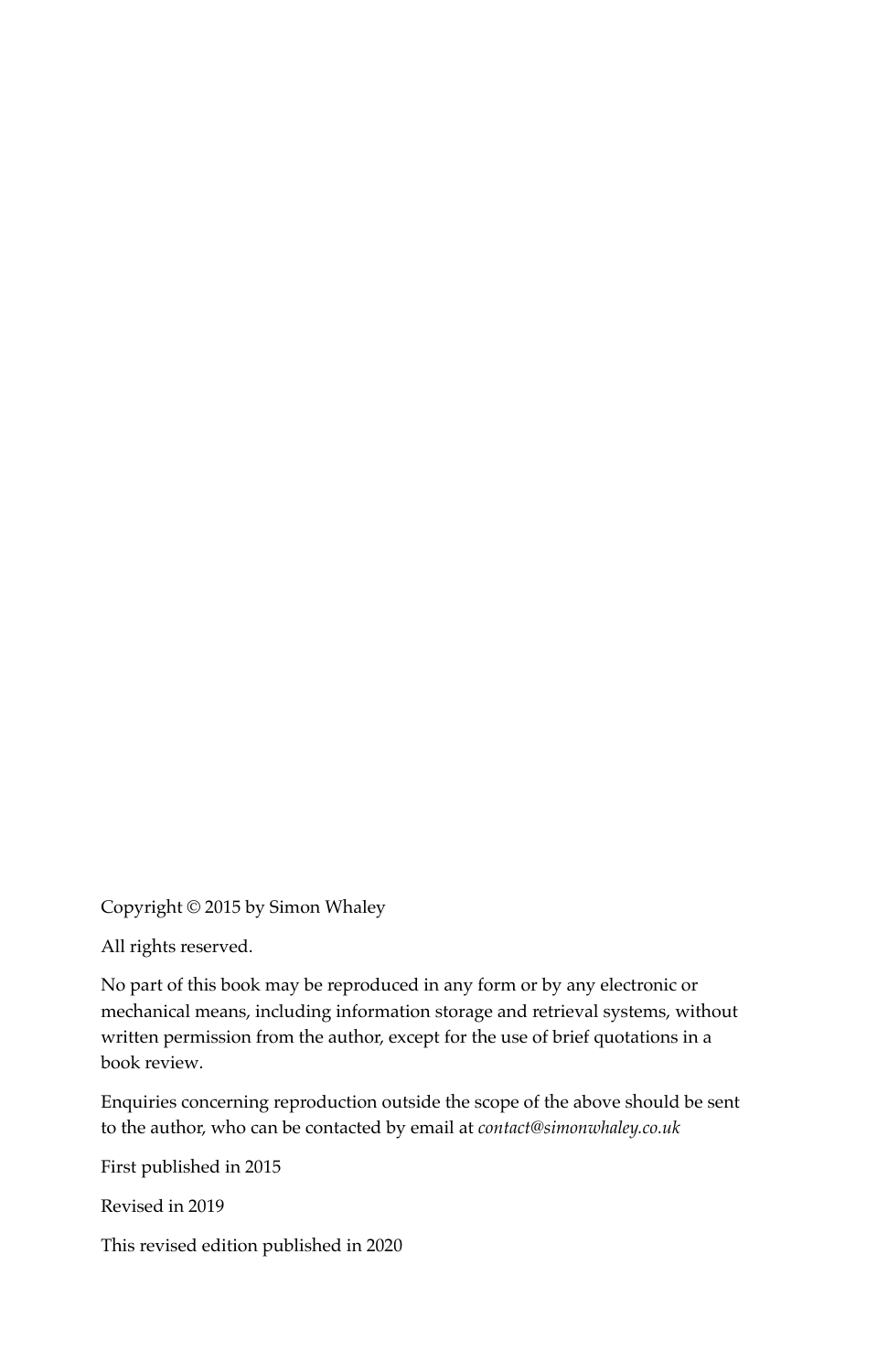# NEWSLETTER SIGN UP

 $\int$  f you'd like to stay up to date with my writing news and life<br>from the Welsh Borders, fill out the details below and you'll from the Welsh Borders, fill out the details below and you'll receive my occasional newsletter (and it will be occasional, because I'll be too busy writing other things to bombard you with regular newsletters!). And, it goes without saying, that under GDPR regulations, you'll be able to opt out at any time.

http://www.simonwhaley.co.uk/newsletter/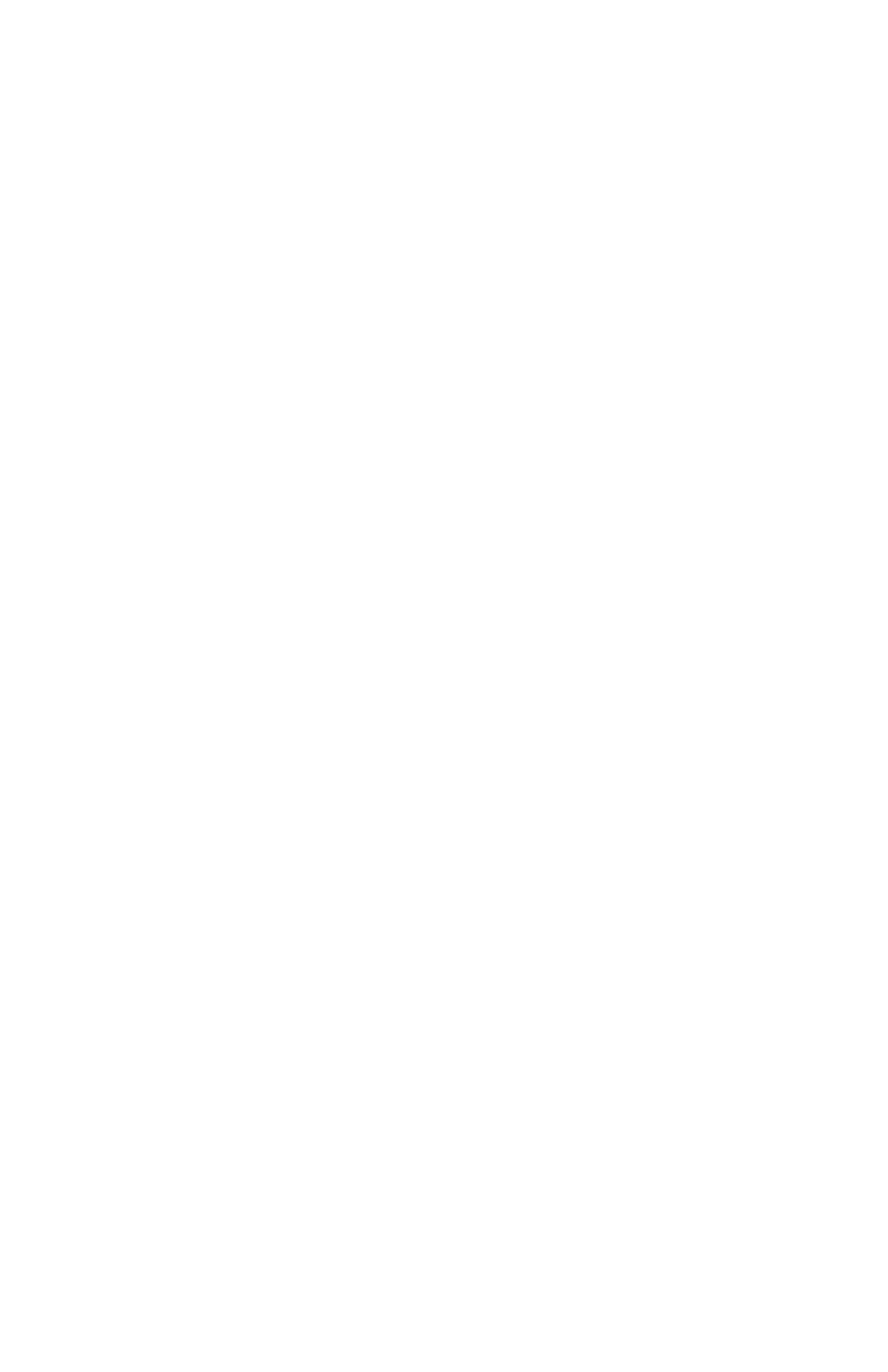## OTHER BOOKS BY SIMON WHALEY

One Hundred Ways For A Dog To Train Its Human One Hundred Muddy Paws For Thought Puppytalk: 50 Ways To Make Friends With Your Puppy Fundraising For A Community Project Best Walks in the Welsh Borders The Little Book of Alternative Garden Wisdom The Bluffer's Guide to Hiking The Bluffer's Guide to Dogs The Positively Productive Writer Photography for Writers Ten Teatime Tales 1 Ten Teatime Tales 2 Running A Writers' Circle The Bluffer's Guide to Banking Wunderlist for Writers The Business of Writing - Volume 1 The Business of Writing - Volume 2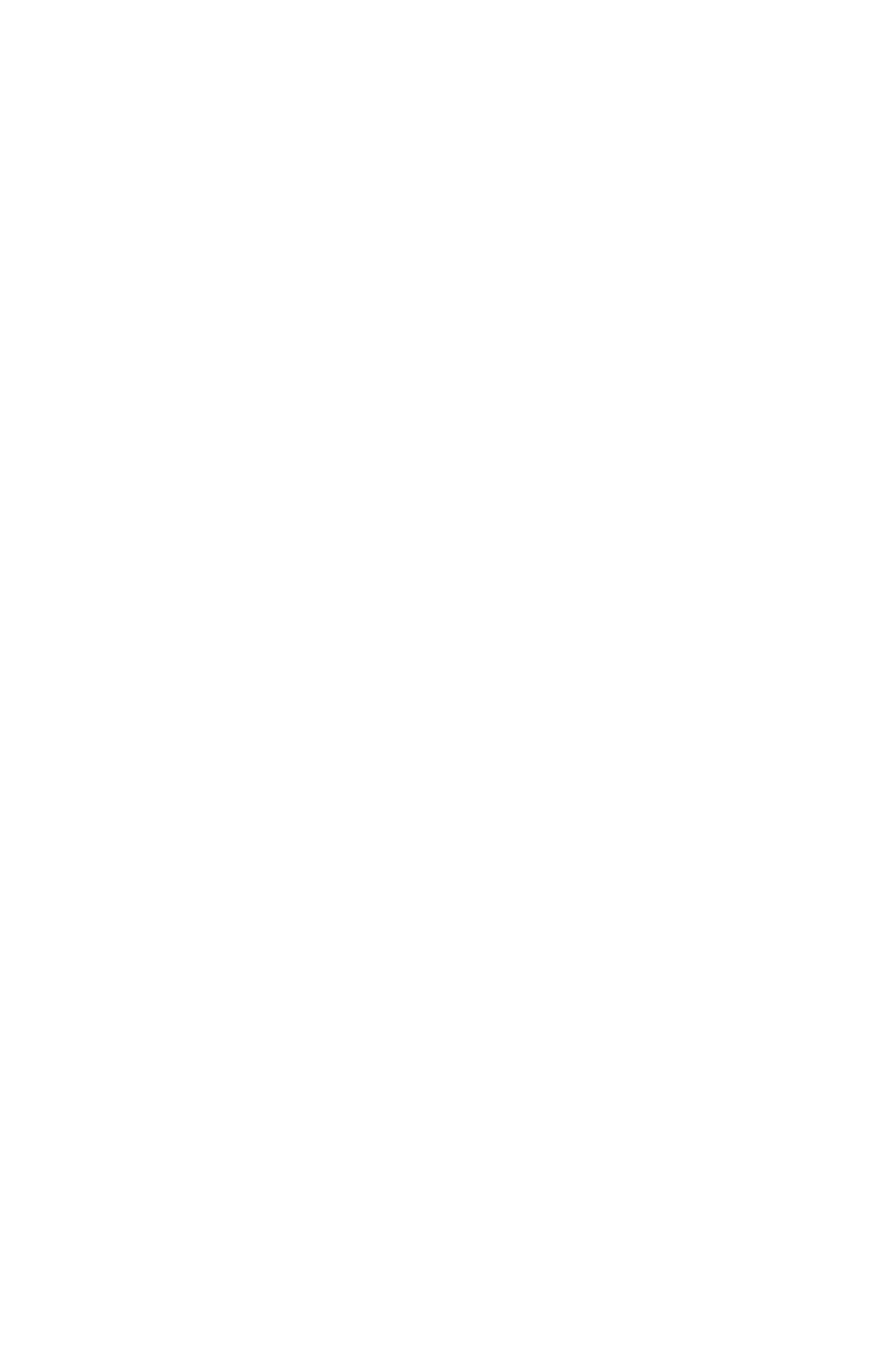# INTRODUCTION

Stand in front of the magazine shelves in any large store and the chances are you'll see hundreds, if not thousands, of publications, ranging from quarterlies, monthlies, weeklies and even the daily newspapers. Although if, like me, you're over six feet tall you may have to get down onto your hands and knees to see the publications on the bottom shelf. (Why do shops do that?) But consider this as a mere ink spot in the inkwell of publishing opportunities, for there are hundreds of thousands of publications, ranging from freebie magazines given away in supermarkets, banks and other retailers to in-house publications produced to keep staff informed in companies up and down the country.

Now, take a step back (without knocking into the shelf of magazines behind you) and reconfigure what you see before you. Don't think of them as individual publications. Instead, think of them as collections of articles. Every single article was written by someone. And tomorrow the daily newspapers need another batch of articles, next week the weeklies will need filling with new material, next month the monthlies will need a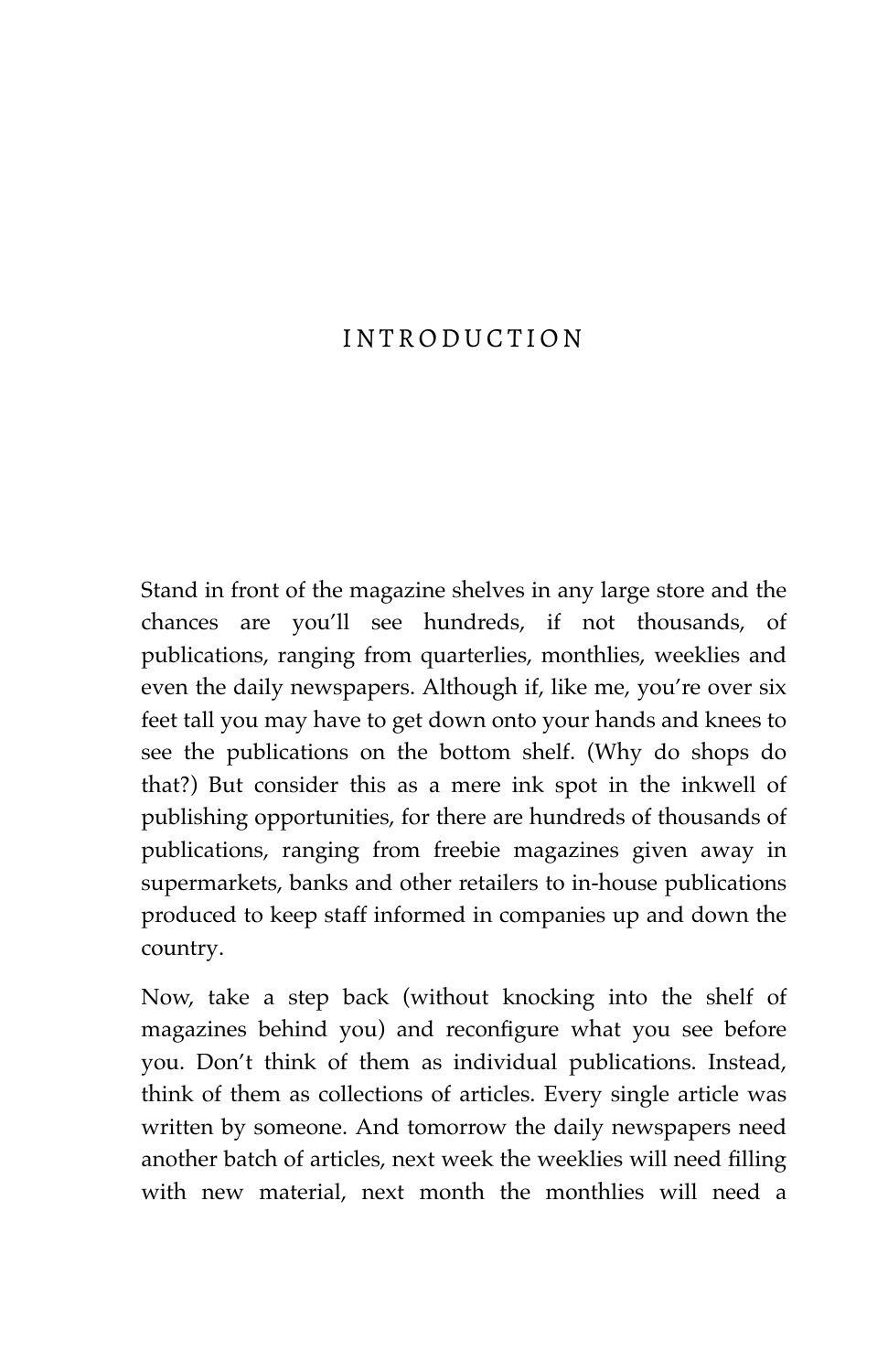complete change of articles and in three month's time the quarterlies will need new features too.

The article market is HUGE. Don't believe me? Go to your nearest library and, in the reference section, check out *The Willings Press Guide*. You'll find it comes in a couple of volumes, covering the whole world. Its primary readership is advertising companies, but if you're looking for magazines covering a specific subject matter (such as footballing leprechauns) then this is where you'll find them. (Footballing leprechauns may be taking the point a bit too far here, but you get my drift.) In fact, just spending a couple of hours browsing through *The Willings Press Guide* could be time well spent. These volumes prove that what your nearest news-store carries on its shelves is merely a snapshot of what's available out there.

So, the article market is vast. Yes, there are some publications that are easier to break into than others, and this book will show you how to assess that. Having said that, no editor worth their salary will dismiss you if you have the perfect idea for a particular magazine's readership. Of course, you may need to work harder to get them to consider your idea, but don't let the glossiness, or the celebrity-named writers regularly published within it, put you off from approaching them.

Writing articles is one of the easiest ways to break into print. If you want to get a novel published you have to write at least 80,000 words before you can even begin approaching editors or agents. Although you can sell a non-fiction book idea to a publisher with the first 5,000 words, you may still need to write another 45,000 words before you get close to seeing the finished published product. For both of these you could be looking at a couple of years between starting to write the book and holding the printed copy in your hands.

Articles are quicker. Submit your work to a monthly publication and it may appear in print within eight weeks. Weekly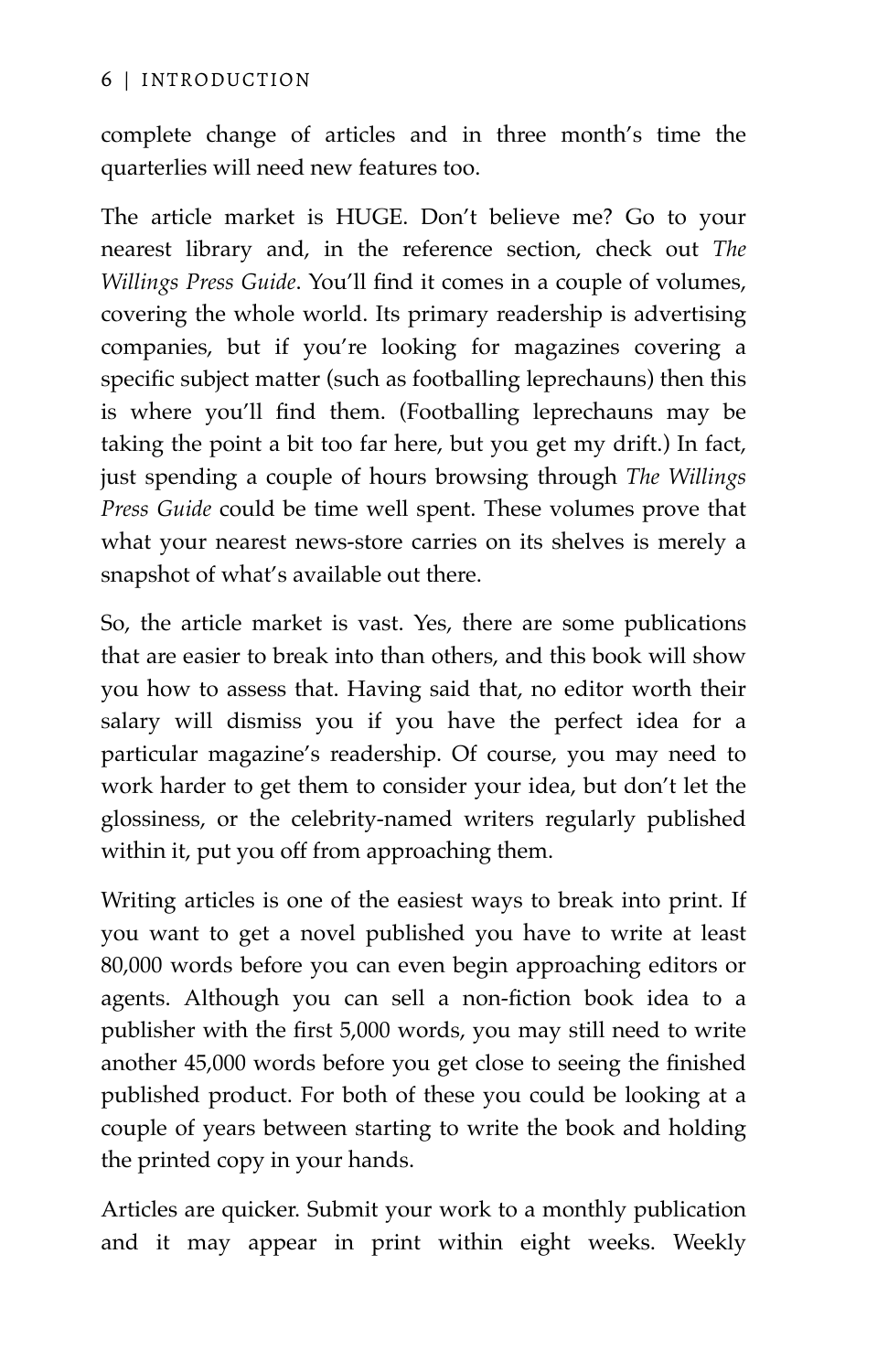publications can use material quicker, dailies even sooner. But you need to time your submissions appropriately.

You don't need a degree in media studies to write an article. You just need to be knowledgeable in the subject matter you're writing about. And, believe it or not, we're all experts in something, even if it is the ten best things to do on a lazy Sunday in your pyjamas.

## WHAT IS AN ARTICLE?

Firstly, an article is a piece of non-fiction. It's not a short story, although, confusingly, some sections of the media do refer to non-fiction pieces as a *news story*. Whilst it is possible to be creative with non-fiction, an article draws upon real life. It deals with truth and facts.

Sometimes you may come across the term *feature*. Both terms are often used interchangeably, although in some areas of the media the article is seen as the main body of text, whilst a feature includes everything else that accompanies it, such as photos and further information sections, like contact information, website addresses and useful telephone numbers.

There's no hard-and-fast rule about how long an article is. Those who've been writing articles for many years moan that they're getting shorter (the articles, that is, not the writers). A publication that may have used 1500-word pieces ten years ago may now only use 1,000-word pieces, or even 800-words. That's not to say that publications don't accept longer articles. Many do. Some history magazines, for example, use pieces of up to 5,000 words. Yet there are many other publications that only use articles of 600 words. It's not all about space either. A magazine might prefer 900 words for their one page articles, but only want 1200 words for their two-page (double-page spread) pieces. (It's because they may use more photos for a double-page spread.)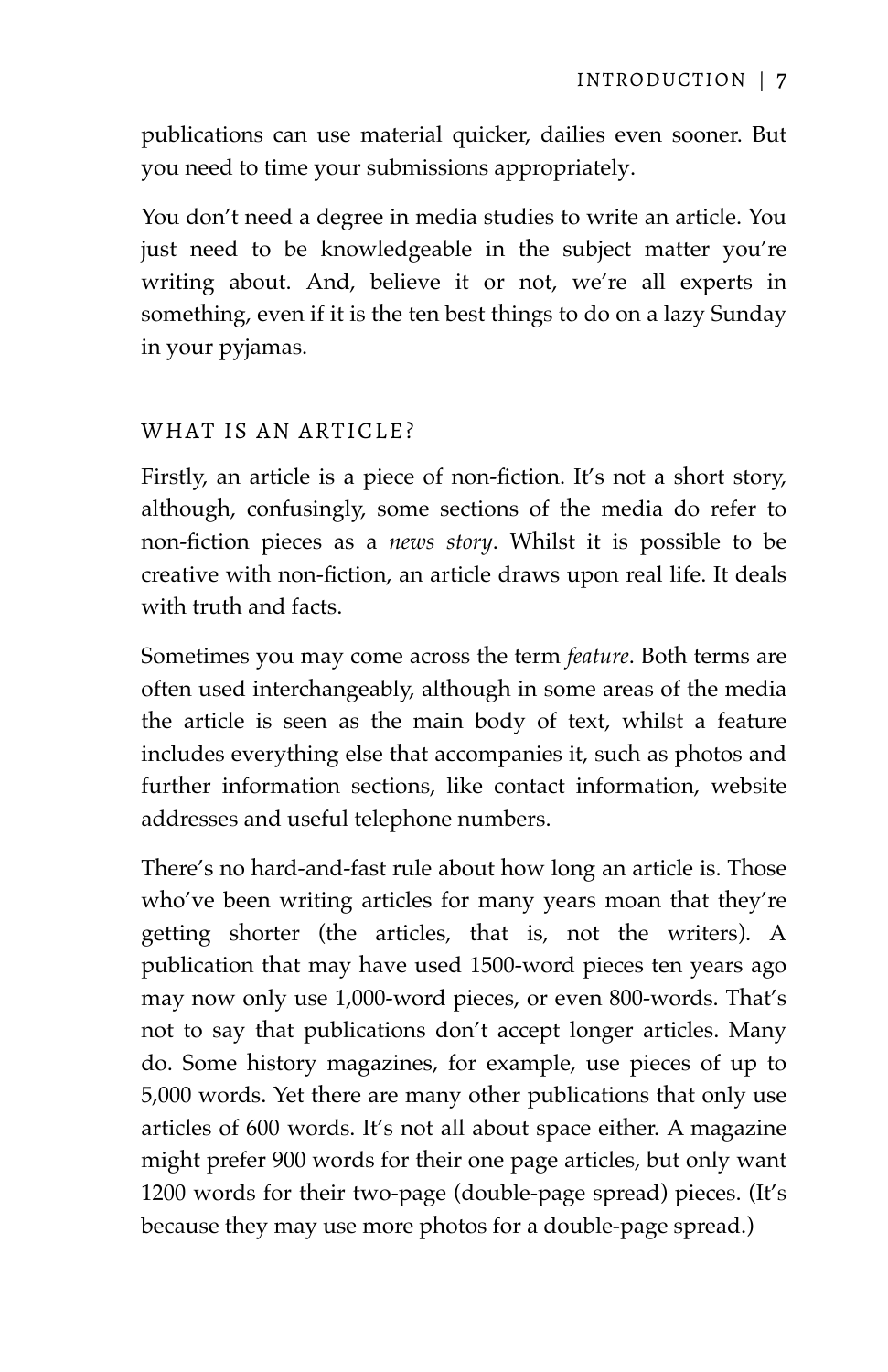Although in this book I'm discussing writing primarily for the magazine market, newspapers use articles too. Indeed, some of my own articles have appeared in the national press. (Be warned of newspaper photographers who turn up with a wide-angle lens. Whilst it didn't distort my text, when the piece was published my eyes kept being drawn to the photo of myself and the way my forehead appeared to curve into the centre of the photo.) However, articles differ from journalistic news reporting because they have a different structure. Read a newspaper story and you'll see that the journalist tries to answer the six key journalistic questions in the first one or two sentences. Those six journalistic questions are:

Who? What? Why? Where? When? How?

*Mark Smith was triumphant yesterday when he was first to cross the finish line in London's first fancy-dress-only marathon, in a time of five hours 32 minutes and seven seconds, helping him raise over £5,000 for charity*.

That one sentence tells the reader a lot of information. Essentially, it encapsulates the whole story. What might follow expands further upon that information. That's because, when space is short and a sub-editor has to cut some text, a news piece is always cut from the bottom upwards, ensuring the reader doesn't lose any of the piece's vital information. If a newspaper devotes the first five pages to news stories, and it needs to slot in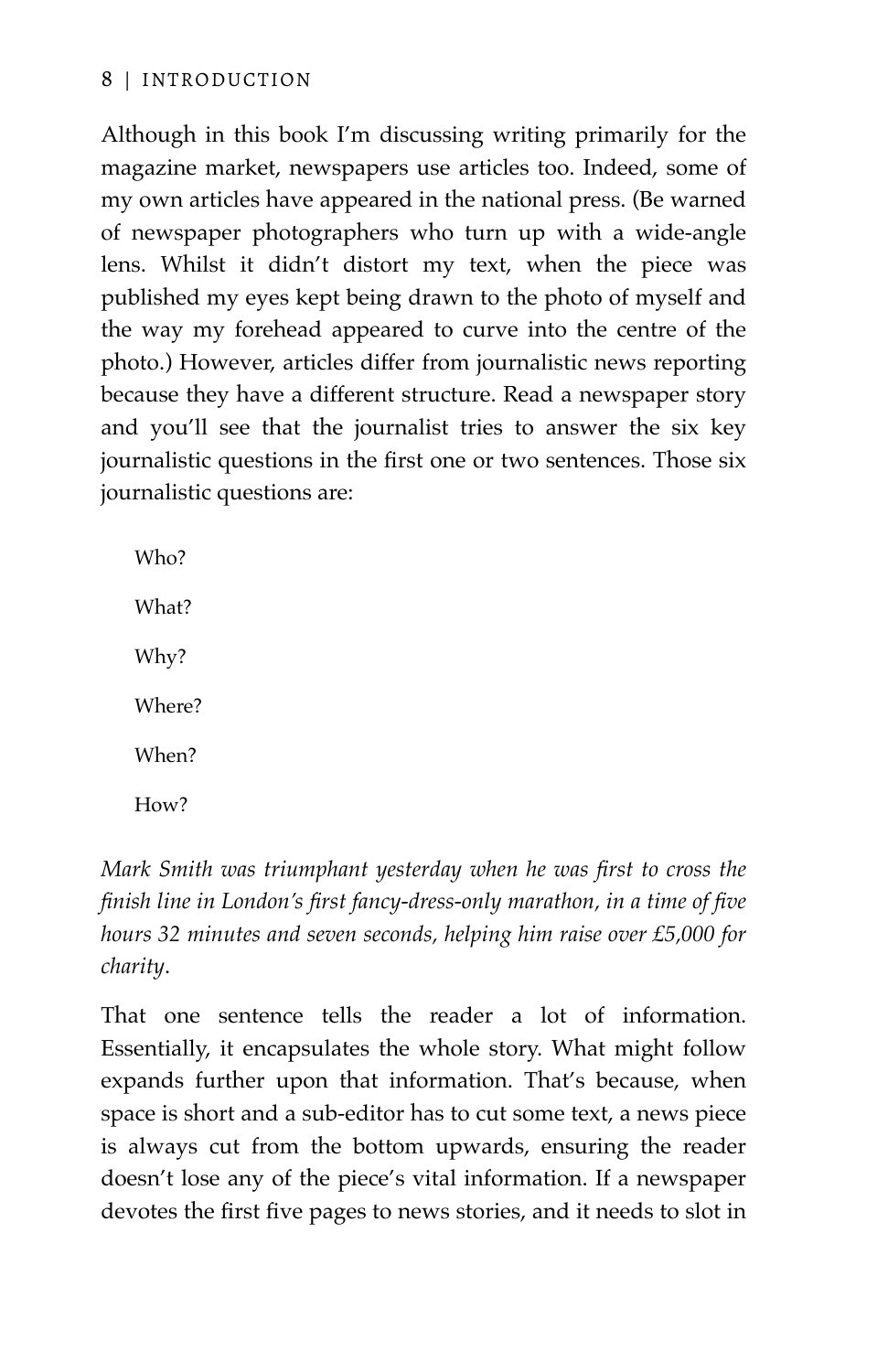another news story onto those pages, then cuts will have to be made to the existing stories on those pages.

With an article, although an editor may tweak a piece to cut it by a few words, if something urgent crops up and the space is needed for something else, generally-speaking the whole article will be cut … and, hopefully, postponed for use in a future issue. Because of this, an article doesn't have to begin with a journalistic opening. This gives article writers more freedom and creativity.

This is also down to how we read articles. When we read the news, we read the first two or three sentences, to grab the key information, and if the piece is of interest we'll read on. If not, we'll move onto another news story, but we still know the key facts of the event. This makes it possible to get a good snapshot of the world's events, within a matter of minutes, simply by reading the opening sentences of each news story.

An article, on the other hand, is usually designed to be read at a more leisurely pace. Readers take time out to sit down and consume articles, perhaps as part of a tea break, or to help them relax on the train or bus journey home after a strenuous day at work, or even sitting out in the garden. As a result, article readers are looking to be entertained. And that's how I look at articles. Whereas journalistic news stories are there to inform, articles have two roles to fulfil: to inform and to entertain.

## WHY WRITE AN ARTICLE?

So why do I write articles? Well, for a start, it's one of the ways I earn my living. Having to generate an income is certainly a good motivator when I sit down at my desk each morning. But there are other reasons too. I think many writers enjoy sharing knowledge and experiences. An article is a great way of helping others.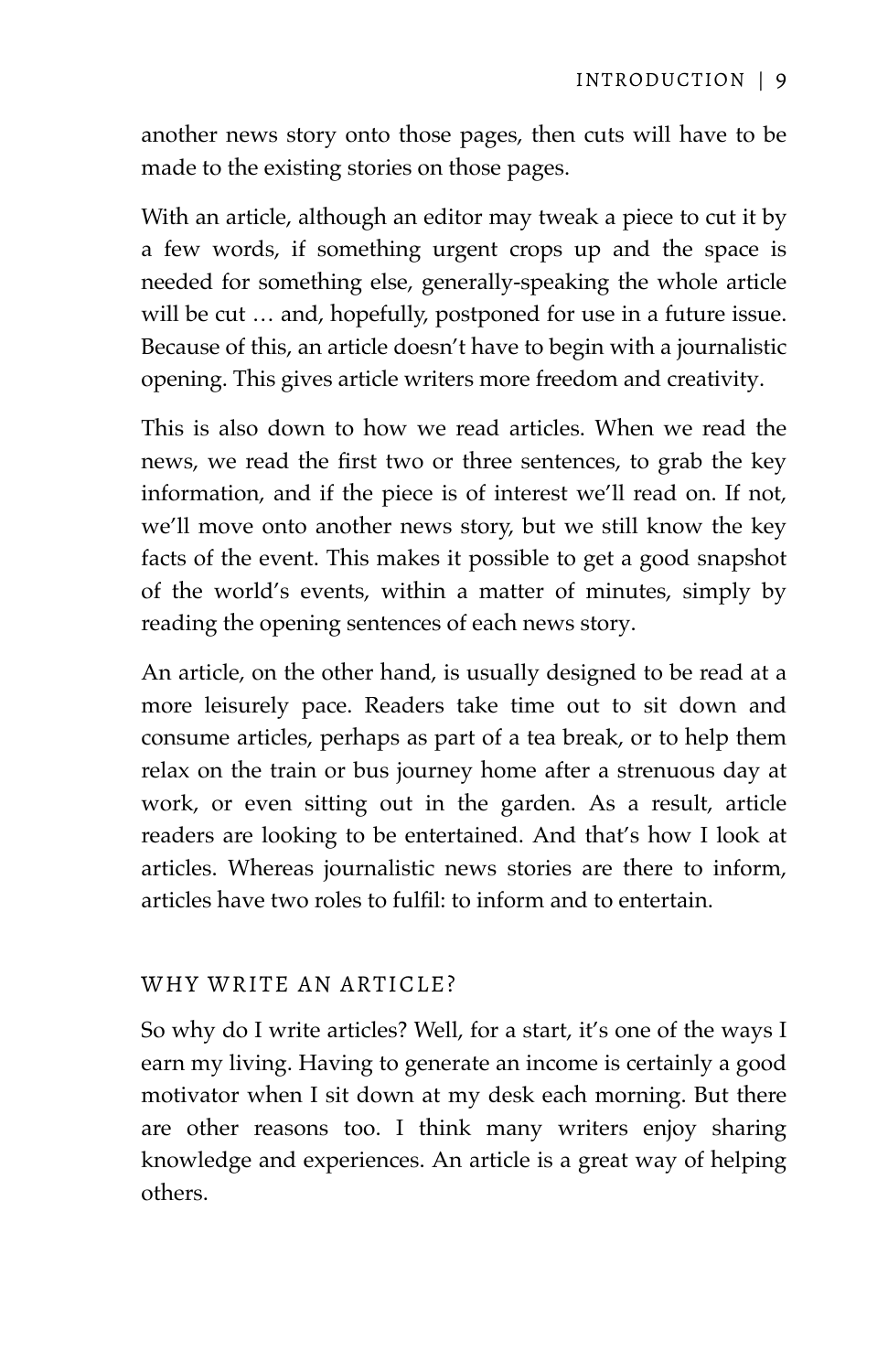## 10 | INTRODUCTION

Travel writers want to share the wonderful places on earth they've experienced with others. Once you've been somewhere, you've picked up lots of tips and advice, as well as made a few mistakes along the way. (Don't hire a self-catering holiday property with a spiral staircase when you have a dog that insists on sleeping in the same room as you. Highly polished wooden steps that go around in circles are a dog's worst nightmare, and an owner's too, when you see the damage a dog's claws can do to those highly polished treads.) Still, as I say, the mistakes we make are also learning opportunities for readers to draw upon, should we decide to own up to the errors of our ways.

People write articles to share other experiences too, both good and bad. Some people like to write about the bad things that have happened in their life in the hope that some good will come from their experience. Readers love human interest stories, even if it is just from the point of view of *there, but for the grace of God, go I*!

As humans we grow by sharing knowledge. If you have some information you think others may benefit from then put it down in an article. The chances are there's a magazine with a readership who will appreciate it. One of my first illustrated articles was called *Freshen Up Your Fishpond* and gave readers advice in ten easy steps about how to clean out their garden fishpond. It was one of those annual events we did as a family during the school holidays at Easter. Over the years we'd refined our process, and so the article offered other readers an opportunity to learn our successful method, rather than waste several years getting to the stage that we'd eventually arrived at.

The eagle-eyed amongst you will have spotted that I've used the word *experience* a few times in this section. That's because if you've experienced something, you have knowledge of it. If you've experienced it lots of times then you'll have gathered lots of information about it, which means you're an expert on it. If